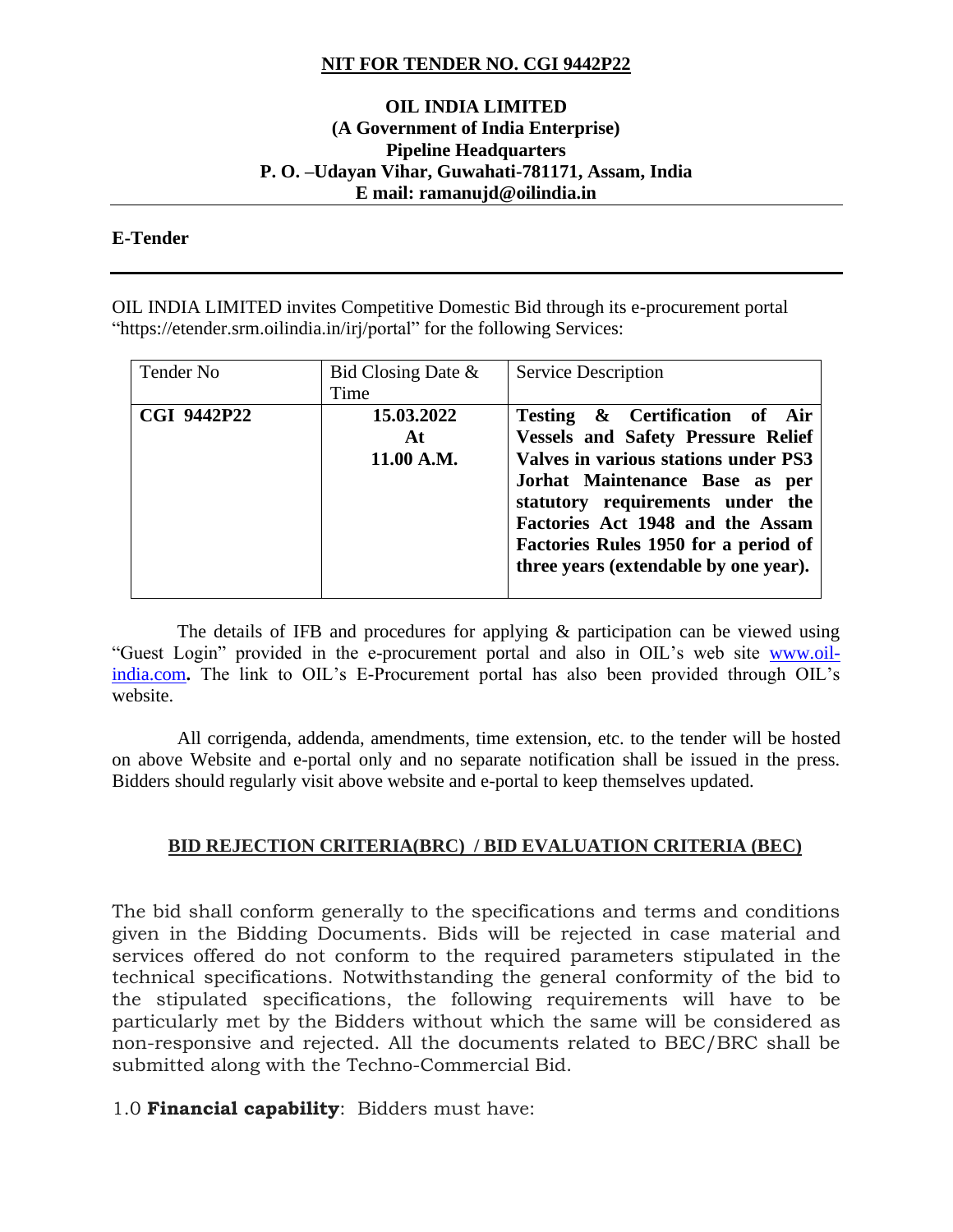(A) Annual financial turnover as per Audited Annual Reports in any of the preceding three (3) financial years should be at least **Rs. 2,63,100.00**

## **FOR CONSORTIUM**:

At least one member of the consortium needs to meet the above criteria of 50% turnover. The other members of consortium should meet minimum 25% turnover requirement.

(b) Net Worth should be positive for the preceding financial year.

**NOTE: -Considering the time required for preparation of Financial Statements, if the last date of preceding financial/ accounting year falls within the preceding six months reckoned from the original bid closing date and the Financial Statements of the preceding financial / accounting year are not available with the bidder, then the financial turnover of the previous three financial / accounting years excluding the preceding financial / accounting year will be considered. In such cases, the Net worth of the previous financial/ accounting year excluding the preceding financial/ accounting year will be considered. However, the bidder has to submit an affidavit/ undertaking certifying that the balance sheet/ Financial Statements for the financial year 2020-2021 (or as the case may be) has actually not been audited so far.**

For proof of Annual Turnover & Net worth any one of the following document must be submitted along with the bid: -

i) A certificate issued by a practicing Chartered/Cost Accountant (with Membership Number and Firm Registration Number), certifying the Annual turnover & Net worth. *In addition to membership number & Firm Registration Number, UDIN is also to be specified in the certificate of Turnover & Net worth issued by the CA.* OR

ii) Audited Balance Sheet along with Profit & Loss account.

(c) In case the bidder is a Central Govt. Organization/PSU/State Govt. Organization/Semi-State Govt. Organization or any other Central/State Govt. Undertaking, where the auditor is appointed only after the approval of Comptroller and Auditor General of India and the Central Government, their certificates may be accepted even though FRN (Firm Registration Number) is not available. However, bidder needs to provide documentary evidence for the same.

2.**0 Experience**: Bidders must have:

**2.1** Experience of having successfully completed *similar works* with PSUs or Central Govt. or State Govt. Organization or any reputed public limited company **in previous 7(seven) years** to be reckoned from the original bid closing date should be the following value:--

(i) Experience of at least 1(one) similar work of minimum value of **`Rs.4,38,500.00**

**Similar works shall mean " Hydro-testing of Pressure Vessels and/or safety relief valves/ Industrial piping job involving hydro-testing. "**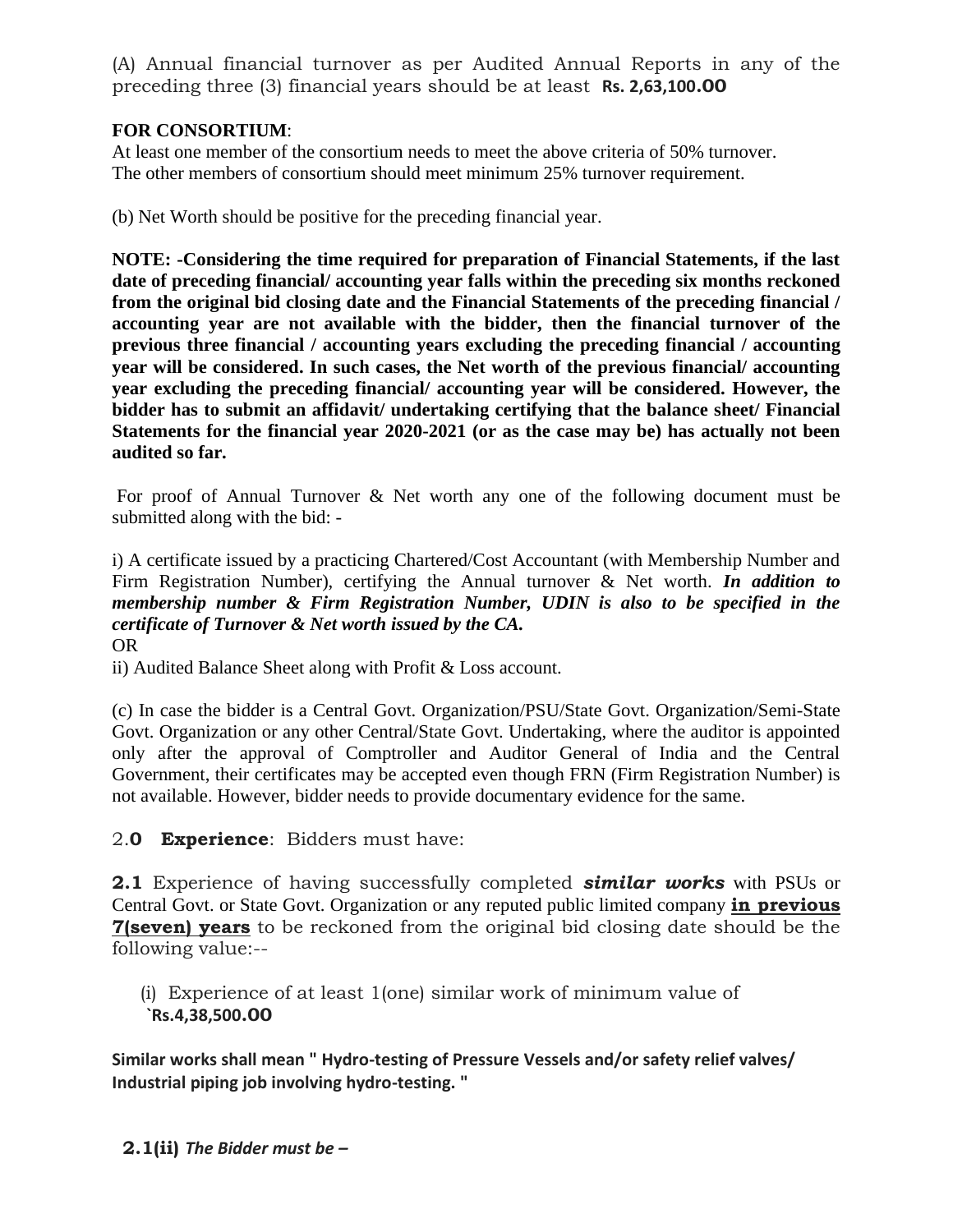*(a) A vendor having MoU with a Competent Person or Institution certified under the Assam Factories Rules, 1950 valid for the current year on the bid closing date. OR*

*A Competent Person or Institution certified under the Assam Factories Rules, 1950 valid for the current year on the bid closing date.*

*(b) Must submit a copy of the Valid Competent Person Certificate issued by Chief Inspector of Factories."*

*2.1 (iii). Local Establishment: Bidder must have a permanent office establishment at anywhere in state of ASSAM with proof of establishment with Landline phone or Trade license for last one year failing bids will be rejected..*

2.2 In case of tenders for Annual rate contracts / Maintenance and Service contracts, if the prospective bidder is executing rate / maintenance /service contract which is still running and the contract value / quantity executed prior to due date of bid submission is equal to or more than the minimum prescribed value in the BEC such experience will also be taken in to consideration provided that the bidder has submitted satisfactory work / supply / service execution certificate issued by end user.

2.3 A job executed by a bidder for its own organization / subsidiary cannot be considered as experience for the purpose of meeting BEC.

2.4 Documentary proof must be furnished in support of the experience by way of purchase order / work order / contract document along with completion certificate from the organization to whom such services have been rendered.

- 3.0 Deviation to the following provision of the tender document shall make the bid liable for rejection:
- i. Firm price ii. EMD / Bid Bond iii. Scope of work iv. Specifications v. Price Schedule vi. Delivery / Completion Schedule vii. Period of Validity of Bid viii. Liquidated Damages ix. Performance Bank Guarantee / Security deposit x. Guarantee of material / work xi. Arbitration / Resolution of Dispute xii. Force Majeure xiii. Applicable Laws xiv. Integrity Pact, if applicable xv. Any other condition specifically mentioned in the tender documents elsewhere that non-compliance of the clause lead to rejection of the bid.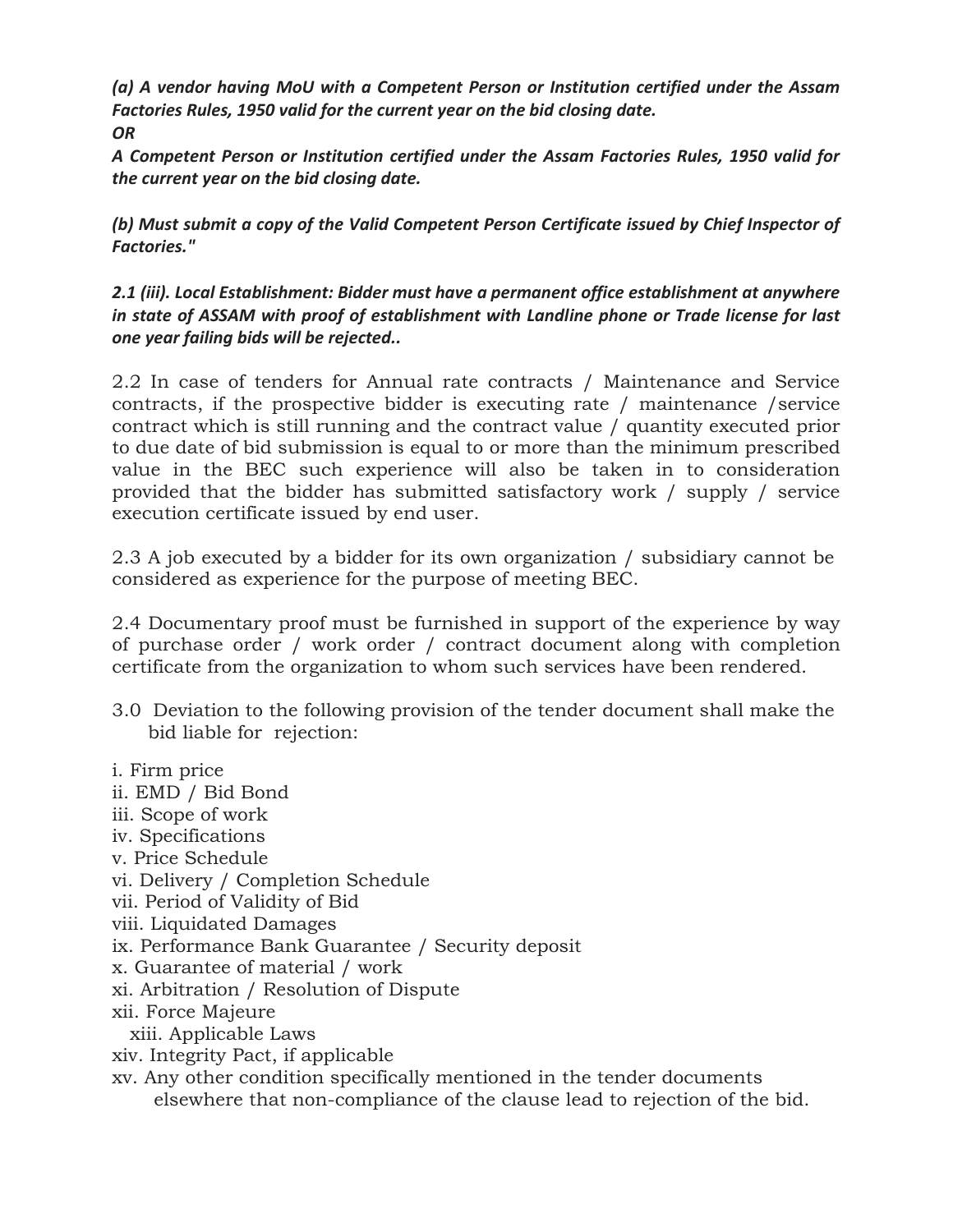# 4. **COMMERCIAL:**

4.1. Bidder shall submit the offer under Single Stage single bid (Composite)system.

4.2. Bidder shall furnish Bid Security along with Bid. Bid security shall be furnished as a part of 'Technical Bid'. Any bid not accompanied by a proper bid security will be rejected. Bidder shall submit original document to the address as specified with BCD before Bid opening date and time, otherwise Bid will be rejected. A scanned copy of this document should also be uploaded along with the Un-priced bid.

4.3. The Technical Bid should not have any price indication.

4.4. Bidder shall furnish Bid Security as referred in Relevant Section of the Bid document so as to reach the Company (i.e. OIL) before due date of closing. Any bid for which bid security is not received before due Date of Bid Closing will be rejected.

4.5. Validity of the bid shall be minimum 90 days. Bids with lesser validity will be rejected.

4.6. Any bid received in the form of Telex/Cable/Fax/E-mail/ Telephone call will not be accepted.

4.7. Bidders must quote clearly and strictly in accordance with the price schedule outlined in relevant section of Bidding Documents; otherwise the bid will be rejected.

4.8. Any bid containing false statement will be rejected.

4.9. The Bid Documents are not transferable. Bids made by parties who have not purchased the Bid Documents from the Company will be rejected.

4.10. Any Bid received by the Company after the deadline for submission of bids prescribed by the Company will be rejected.

4.11. Price quoted by the successful Bidder must be firm during the performance of the Contract and not subject to variation on any account. A bid submitted with an adjustable price will be treated as non-responsive and rejected.

4.12. The following Clauses with all its sub-clauses should be agreed in toto, failing which the bid will be rejected. To this effect Bidder shall submit an undertaking along with the Technical Bid.

- a) Performance Security Clause
- b) Force Majeure Clause
- c) Termination Clause
- d) Settlement of disputes Clause
- e) Liquidated Damages Clause.
- f) Acceptance of Jurisdiction and applicable law.
- g) Tax liabilities clause.
- h) Insurance clause.
- i) With holding clause.
- j) Liability clause.
- k) Set off clause

## **5. BID EVALUATION CRITERIA (BEC):**

5.1. The bids conforming to the technical specifications, terms and conditions stipulated in the bid documents and considered to be responsive after subjecting to the Bid Rejection Criteria will be considered for further evaluation as per the Bid Evaluation Criteria.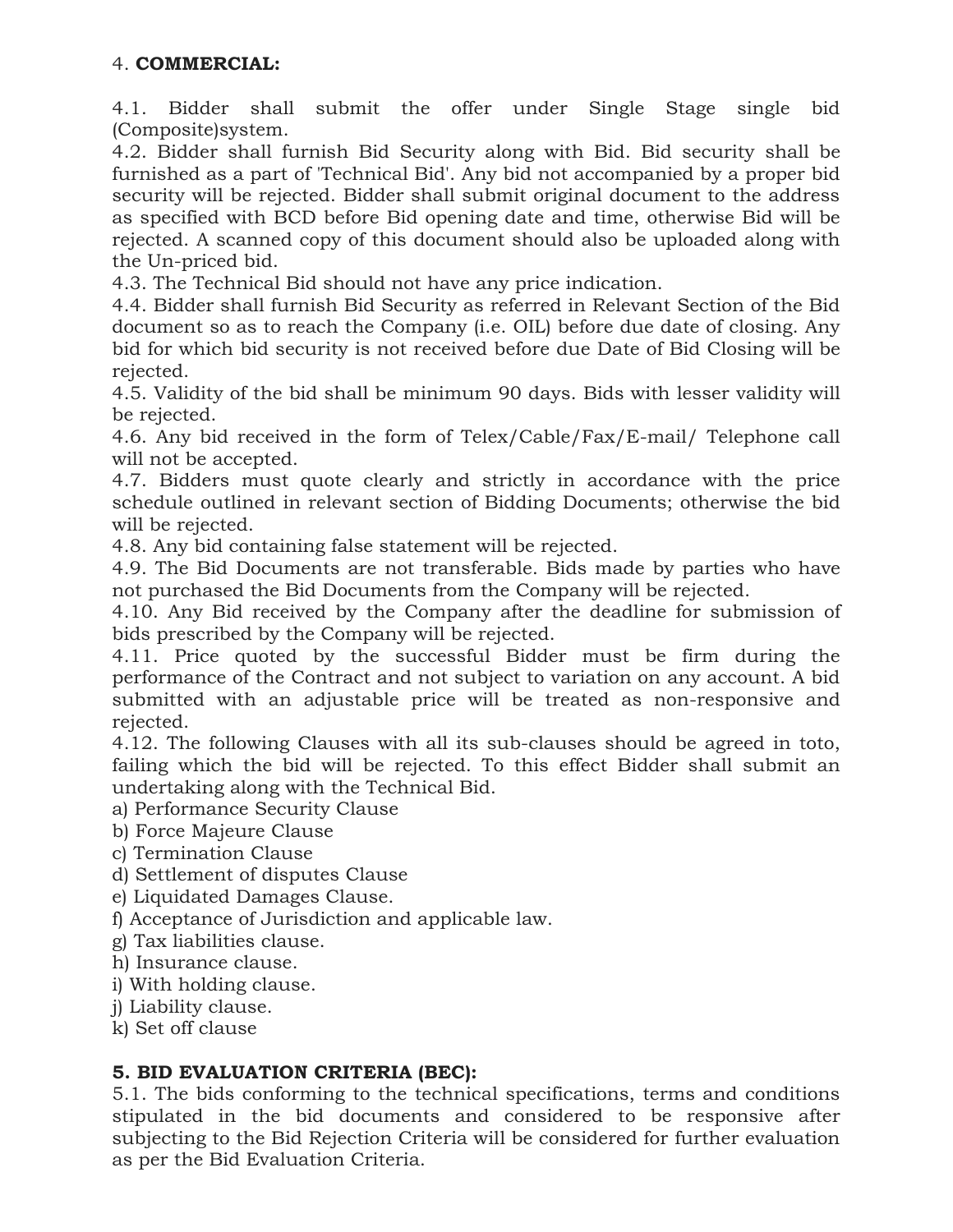5.2. To ascertain the inter-se-ranking, the comparison of the responsive bids will be made on the basis of total cost of various works envisaged under the contract.

5.3. In case more than one bidder emerges as lowest bidder due to equal rate quoted by the bidder, then the lowest bidder will be decided by draw of lots. Company's decision in this regard is final and binding to all bidders

5.4. Any discount/rebates offered shall not be considered for evaluation of bids. However, if the lowest bidder happens to be the final acceptable bidder for award of contract and if they have offered any discount/rebate the contract shall be awarded after taking into consideration such discount/rebate after negotiation or otherwise.

### 5.5 **Original Bid closing date will be considered for evaluation of BRC criteria even in case of any extension of the original Bid Closing Date.**

## **6.0 OTHER INFORMATION /DOCUMENTS:**

Other Information /Documents:

Bidders must furnish the following information with relevant documents wherever necessary:

a) Tax Exemption Certificate, if any if /applicable.

b) PAN no. (photocopy of the PAN card required).

c) Goods & Service Tax registration no.

e) Bank account no. with name of Bank, Type of account, Bank address.

f) P.F. Account No./ Code

g) ESI Account No./Code, if applicable

h). GST REGISTRATION NO.

Non Furnishing of the above information may be liable for rejection of the offer.

## **7.0 GENERAL:**

a) In case bidder takes exception to any clause of Tender Document not covered under BEC/BRC, then the Company has the discretion to load or reject the offer on account of such exception if the bidder does not withdraw/modify the deviation when/as advised by the Company. The loading so done by the Company will be final and binding on the Bidders. No deviation will however, be accepted in the clauses covered under BRC.

b) **To ascertain the substantial responsiveness of the bid the Company reserves the right to ask the Bidder for clarification in respect of clauses covered under BRC also such clarification fulfilling the BRC clauses must be received on or before ten days from the date of clarification sought by the Company, failing which the bid will be summarily rejected.**

c) In case of any of the clauses in the BRC contradict with other clauses of Bid Document elsewhere, then the clauses in the BRC shall prevail.

d) Any exceptions/deviations to the tender and applicable statutory duties and levies must be spelt out by bidder in their Techno-Commercial bid only.